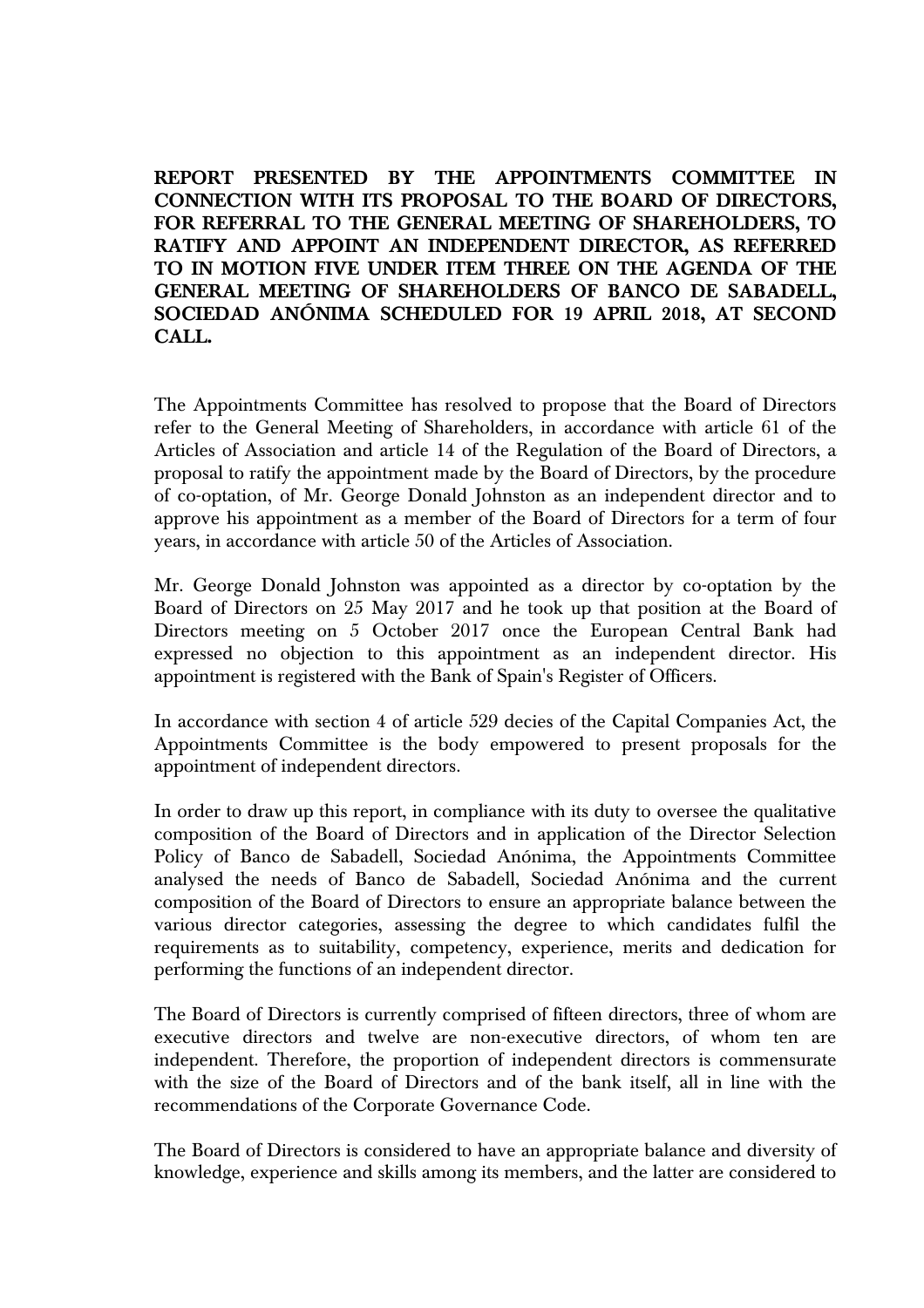have sufficient availability and a high degree of commitment to their function in the institution. This gives the Board of Directors great capacity to debate and enriches the plurality of viewpoints when discussing matters under its remit. In the case of Mr. George Donald Johnston, the Committee took account particularly of his professional background.

Mr. George Donald Johnston obtained an MA in International Economics and Latin American Studies at John Hopkins University School of Advanced International Studies in Washington DC. Mr. Johnston has had a long career of more than thirtyeight years in which he has held a range of positions of responsibility, mostly in the field of investment banking, advising on mergers and acquisitions, as well as providing strategic advice to large corporations at an international level in sectors such as finance, especially banking and insurance, energy, real estate and telecommunications.

Mr. George Donald Johnston has extensive experience and knowledge of the financial sector in general and of banking in particular, at both domestic and international level. He has also acquired horizontal knowledge of other sectors such as real estate, steel and the media. That represents a suitable combination of knowledge and skills to render him appropriate as a member of the Board of Directors of Banco de Sabadell, Sociedad Anónima, and it adds value to the Board, so that, through his continuation in office, the Board of Directors maintains an appropriate equilibrium and diversity of knowledge, experience and skills among its members, thereby contributing to sustaining the collective suitability of the Board of Directors.

Since he fulfils the requirements established in section 4 of article 529 duodecies of the Capital Companies Act and article 53 of the Articles of Association of Banco de Sabadell, Sociedad Anónima, Mr. George Donald Johnston meets all the conditions to be classified as an independent director.

Based on the review of the suitability and fitness of Mr. George Donald Johnston conducted by this Appointments Committee, it is considered that he continues to meet the requirements as to commercial and professional repute, knowledge and experience in order to hold office as a director, and that he is in a position to provide good corporate governance to Banco de Sabadell, Sociedad Anónima; accordingly, this Committee ratifies the suitability assessment of Mr. George Donald Johnston that it approved prior to his appointment by co-optation, whose conclusions are still valid, since all the requirements established in Act 10/2014, of 26 June, on ordering, supervision and solvency of credit institutions, and in Royal Decree 84/2015, of 13 February, implementing that Act, are met.

Accordingly, and having regard to the current needs of the Board of Directors of Banco de Sabadell, Sociedad Anónima; to the structure, size and qualitative composition of the Board of Directors; and to the objectives and criteria of